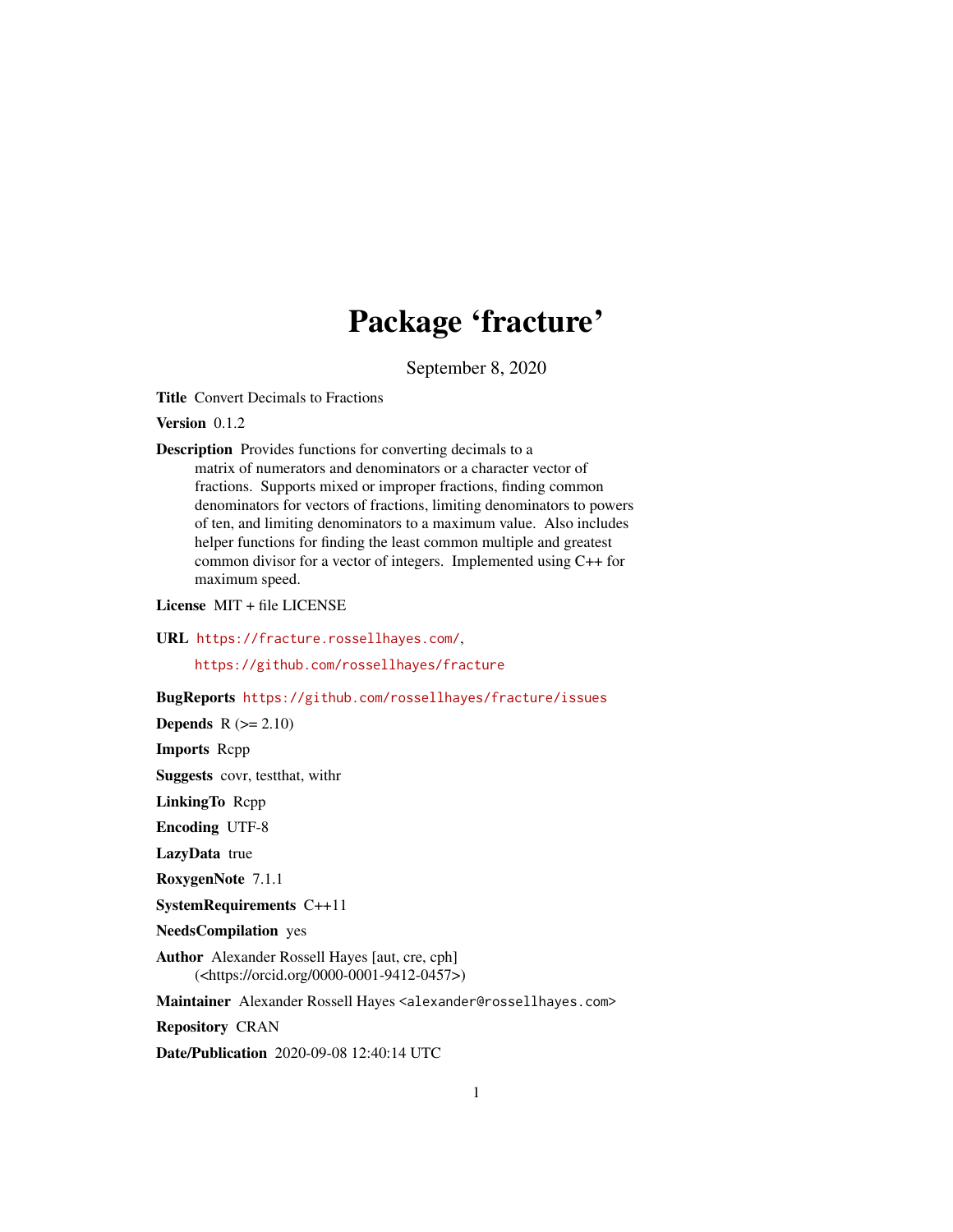## <span id="page-1-0"></span>R topics documented:

| Index |  |  |  |  |  |  |  |  |  |  |  |  |  |  |  |  |  |  |  |  |  |  |  |
|-------|--|--|--|--|--|--|--|--|--|--|--|--|--|--|--|--|--|--|--|--|--|--|--|

<span id="page-1-1"></span>fracture *Convert decimals to a character vector of fractions*

#### Description

Convert decimals to a character vector of fractions

#### Usage

```
fracture(
 x,
 base_10 = FALSE,common_denom = FALSE,
 mixed = FALSE,max\_denom = 1e+07)
as.fracture(x)
is.fracture(x)
```
#### Arguments

| $\mathsf{x}$ | A vector of decimals or, for as. fracture(), a matrix created by frac_mat()                                                                                                                |
|--------------|--------------------------------------------------------------------------------------------------------------------------------------------------------------------------------------------|
| base_10      | If TRUE, all denominators will be a power of 10.                                                                                                                                           |
| common_denom | If TRUE, all fractions will have the same denominator.                                                                                                                                     |
|              | If the least common denominator is greater than $max_{\alpha}$ denom, $max_{\alpha}$ denom is used.                                                                                        |
| mixed        | If TRUE, integer components will be displayed separately from fractional com-<br>ponents for x values greater than 1.                                                                      |
|              | If FALSE, improper fractions will be used for x values greater than 1.                                                                                                                     |
| max_denom    | All denominators will be less than or equal to max_denom.                                                                                                                                  |
|              | If base $\geq$ 10 is TRUE, the maximum denominator will be the largest power of 10<br>less than max_denom.                                                                                 |
|              | A max_denom greater than the inverse square root of machine double epsilon<br>will produce a warning because floating point rounding errors can occur when<br>denominators grow too large. |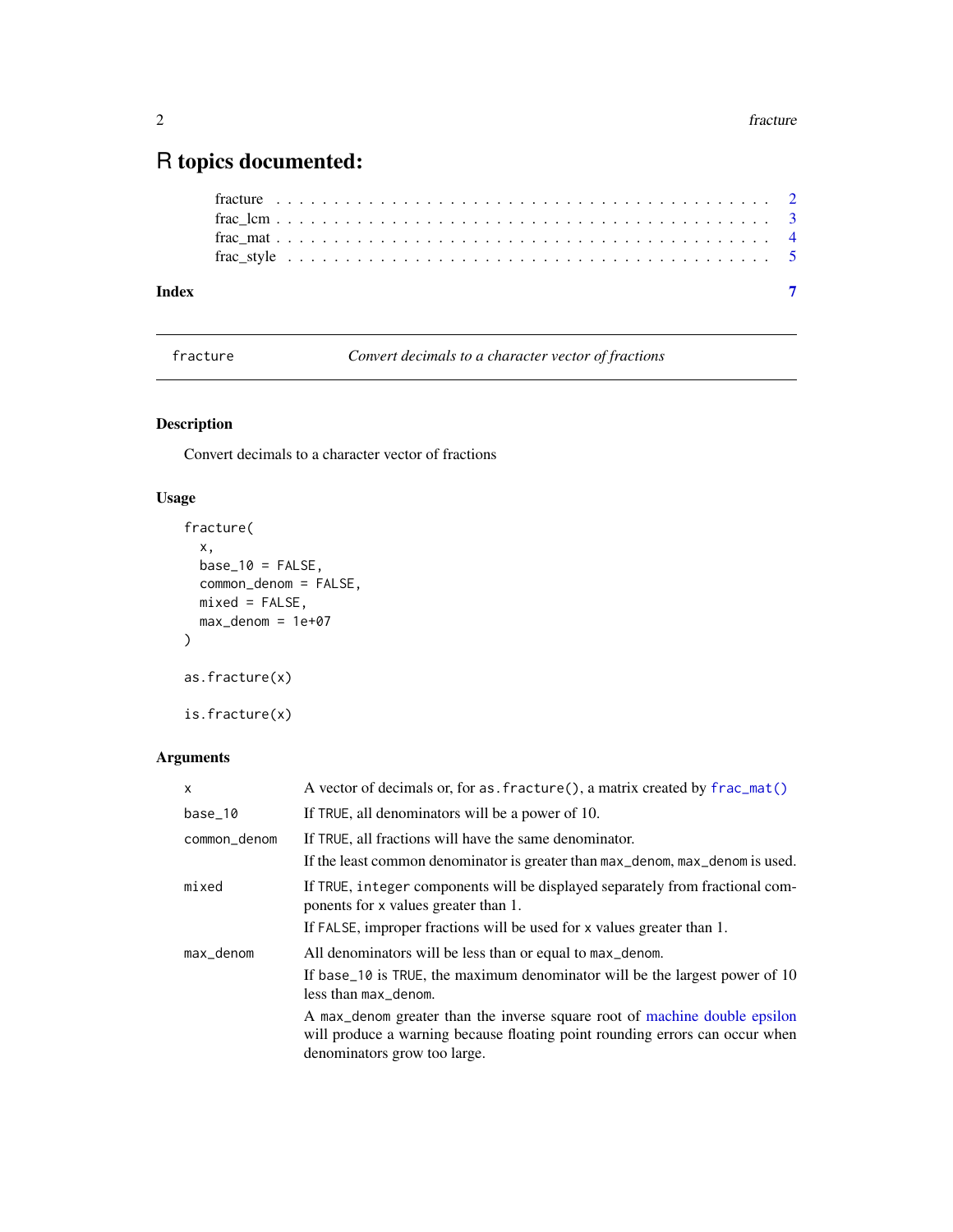<span id="page-2-0"></span>frac\_lcm 3

#### Value

A character vector.

#### See Also

[frac\\_mat\(\)](#page-3-1) to return a matrix of numerators and denominators.

#### Examples

```
x \leftarrow (6:1) / (1:6)fracture(x)
fracture(x, common_denom = TRUE)
fracture(x, base_10 = TRUE)fracture(x, base_10 = TRUE, max_denom = 100)fracture(x, base_10 = TRUE, common_denom = TRUE)fracture(x, base_10 = TRUE, common_denom = TRUE, max_denom = 100)fracture(x, mixed = TRUE)fracture(x, mixed = TRUE, common_denom = TRUE)
fracture(x, mixed = TRUE, base_10 = TRUE)fracture(x, mixed = TRUE, base_10 = TRUE, max_denom = 100)fracture(x, mixed = TRUE, base_10 = TRUE, common_denom = TRUE)fracture(x, mixed = TRUE, base_10 = TRUE, common_denom = TRUE, max_denom = 100)
```

| frac_lcm | Least common multiple and greatest common divisor |
|----------|---------------------------------------------------|
|----------|---------------------------------------------------|

#### Description

Least common multiple and greatest common divisor

#### Usage

 $frac_lcm(..., max = 1e+07)$ 

frac\_gcd(...)

#### Arguments

| $\cdot\cdot\cdot$ | Integer vectors or vectors that can be coerced to integer.                 |
|-------------------|----------------------------------------------------------------------------|
| max               | If the least common multiple is greater than max, max is returned instead. |

#### Value

An integer.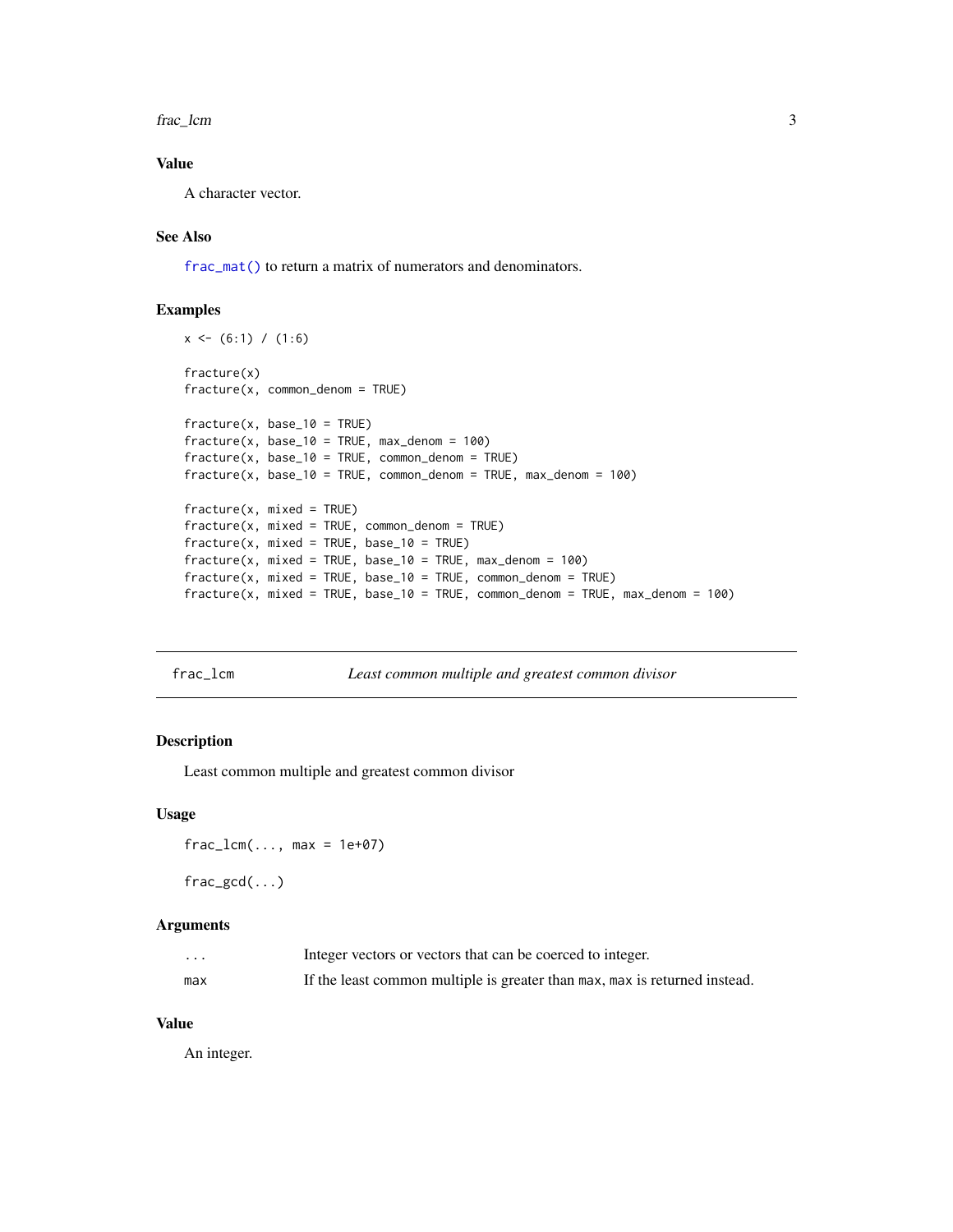#### Examples

```
frac_lcm(1, 2, 3, 4, 5, 6)
x < -1:6frac_lcm(x)
frac_lcm(x, 7)
frac_gcd(12, 42, 60)
y \leftarrow c(12, 42, 60)frac_gcd(y)
frac_gcd(y, 39)
```
<span id="page-3-1"></span>

frac\_mat *Convert decimals to a matrix of numerators and denominators*

#### Description

Convert decimals to a matrix of numerators and denominators

#### Usage

```
frac_mat(
 x,
 base_10 = FALSE,common_denom = FALSE,
 mixed = FALSE,max\_denom = 1e+07)
as.frac_mat(x)
is.frac_mat(x)
```
#### Arguments

| X            | A vector of decimals or, for as frac_mat(), a character vector created by           |
|--------------|-------------------------------------------------------------------------------------|
|              | fracture()                                                                          |
| base_10      | If TRUE, all denominators will be a power of 10.                                    |
| common_denom | If TRUE, all fractions will have the same denominator.                              |
|              | If the least common denominator is greater than $max$ -denom, $max$ -denom is used. |
| mixed        | If TRUE, integer components will be displayed separately from fractional com-       |
|              | ponents for x values greater than 1.                                                |
|              | If FALSE, improper fractions will be used for x values greater than 1.              |
| max_denom    | All denominators will be less than or equal to max_denom.                           |
|              | If base $\perp$ 10 is TRUE, the maximum denominator will be the largest power of 10 |
|              | less than max_denom.                                                                |
|              | A max_denom greater than the inverse square root of machine double epsilon          |
|              | will produce a warning because floating point rounding errors can occur when        |
|              | denominators grow too large.                                                        |

<span id="page-3-0"></span>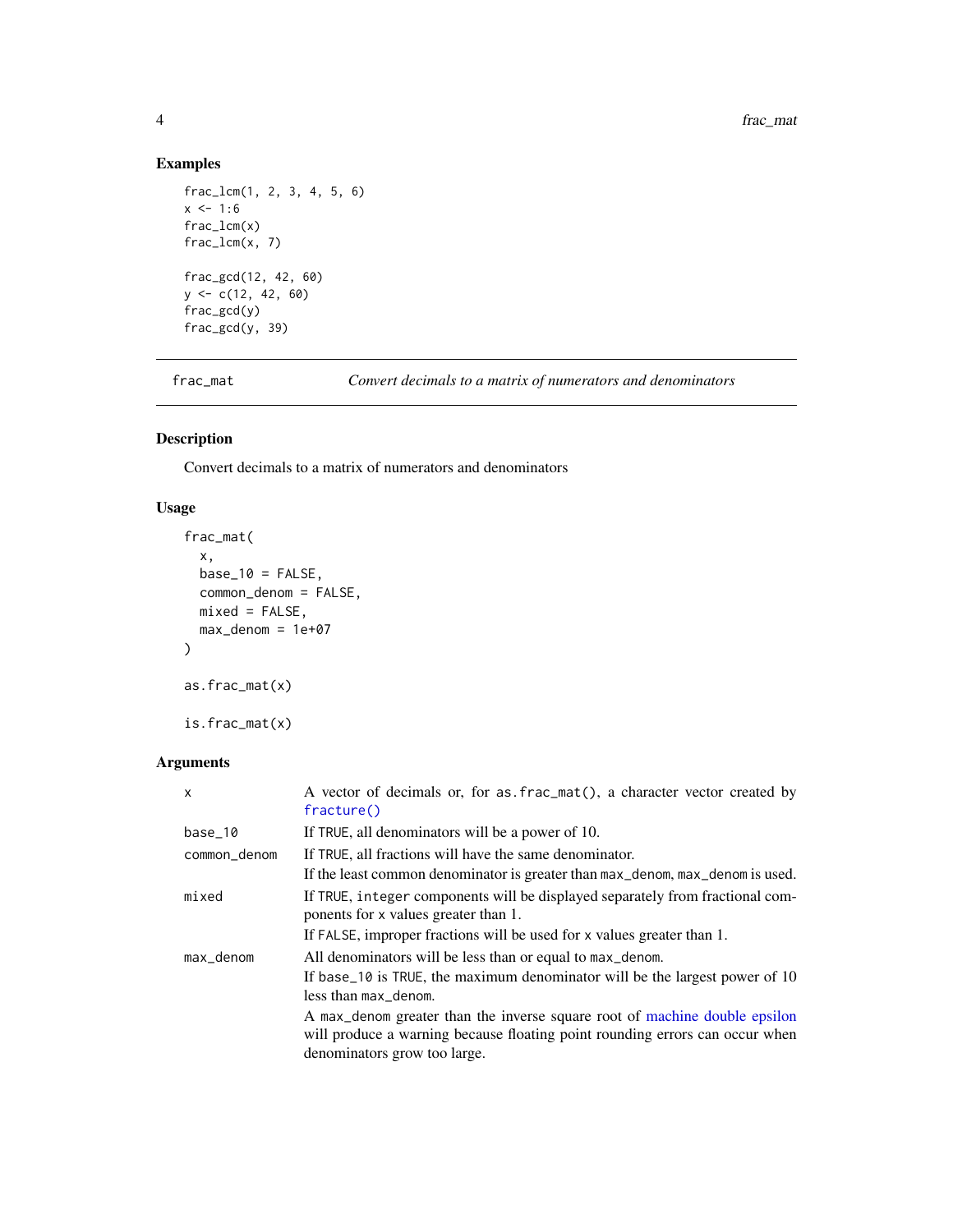#### <span id="page-4-0"></span>frac\_style 5

#### Value

A matrix with the same number of columns as the length of x and rows for integers (if mixed is TRUE), numerators, and denominators.

#### See Also

[fracture\(\)](#page-1-1) to return a character vector of fractions.

#### Examples

```
x \leftarrow (6:1) / (1:6)frac_mat(x)
frac_mat(x, common_denom = TRUE)
frac_m{at(x, base_10 = TRUE)}frac_mat(x, base_10 = TRUE, max_denom = 100)frac_m{at(x, base_10 = TRUE, common_denom = TRUE)}frac\_mat(x, base_10 = TRUE, common_denom = TRUE, max_denom = 100)frac_m{at(x, mixed = TRUE)}frac_mat(x, mixed = TRUE, common_denom = TRUE)frac_m{at(x, mixed = TRUE, base_10 = TRUE)}frac_mat(x, mixed = TRUE, base_10 = TRUE, max_denom = 100)frac_mat(x, mixed = TRUE, base_10 = TRUE, common_denom = TRUE)frac_mat(x, mixed = TRUE, base_10 = TRUE, common_denom = TRUE, max_denom = 100)
```
frac\_style *Style a fracture with superscripts and subscripts*

#### Description

Uses Unicode superscripts and subscripts to format a fracture.

#### Usage

```
frac_style(fracture, ...)
```
#### Arguments

| fracture | A fracture or a vector to be passed to fracture(). |
|----------|----------------------------------------------------|
| $\cdots$ | Additional arguments passed to fracture().         |

#### Value

fracture with numerators formatted with Unicode superscripts and denominators formatted with Unicode subscripts.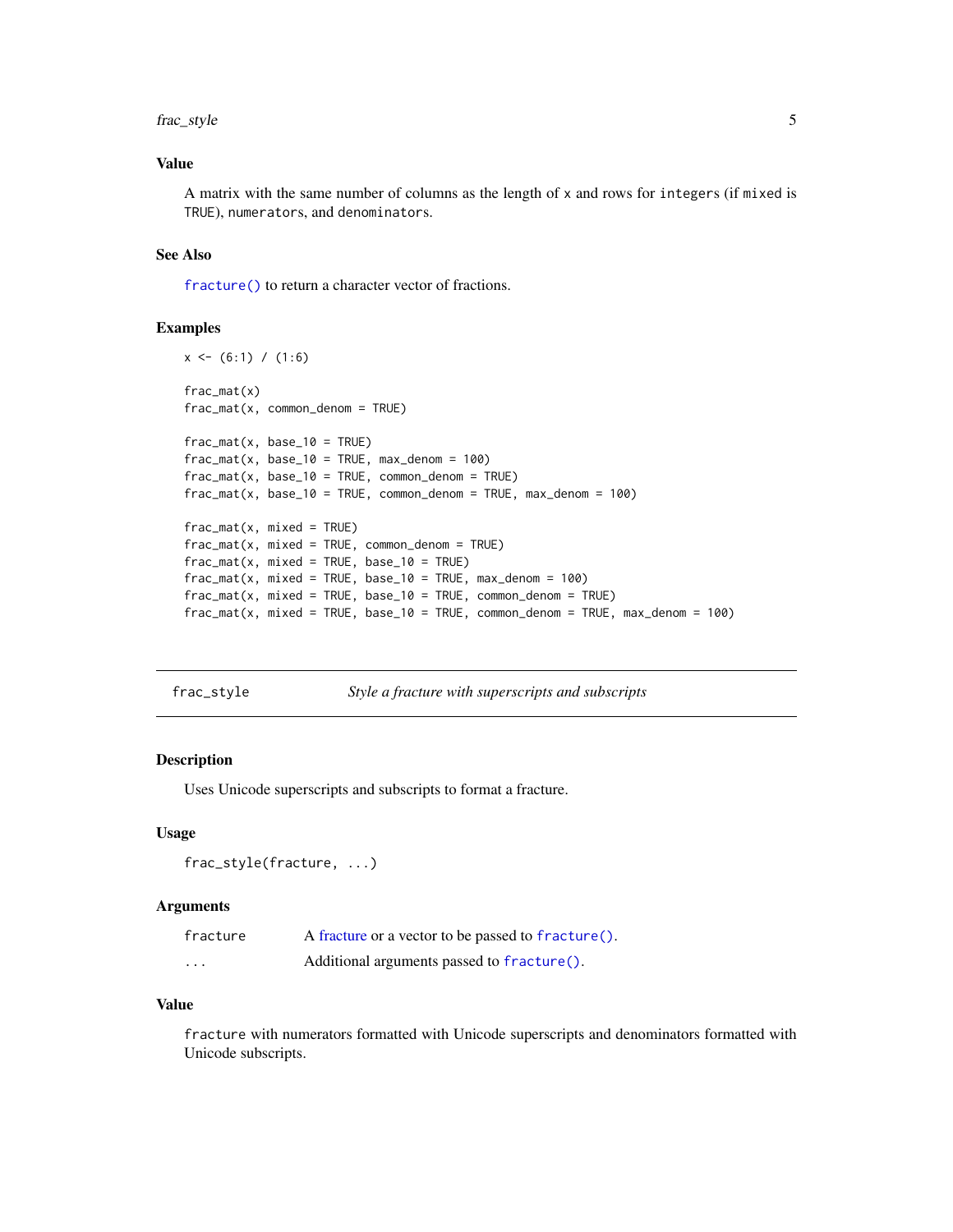6 frac\_style

### Examples

```
frac_style(fracture(0.5))
frac\_style(fracture(c(0.5, 1.5), mixed = TRUE))
```